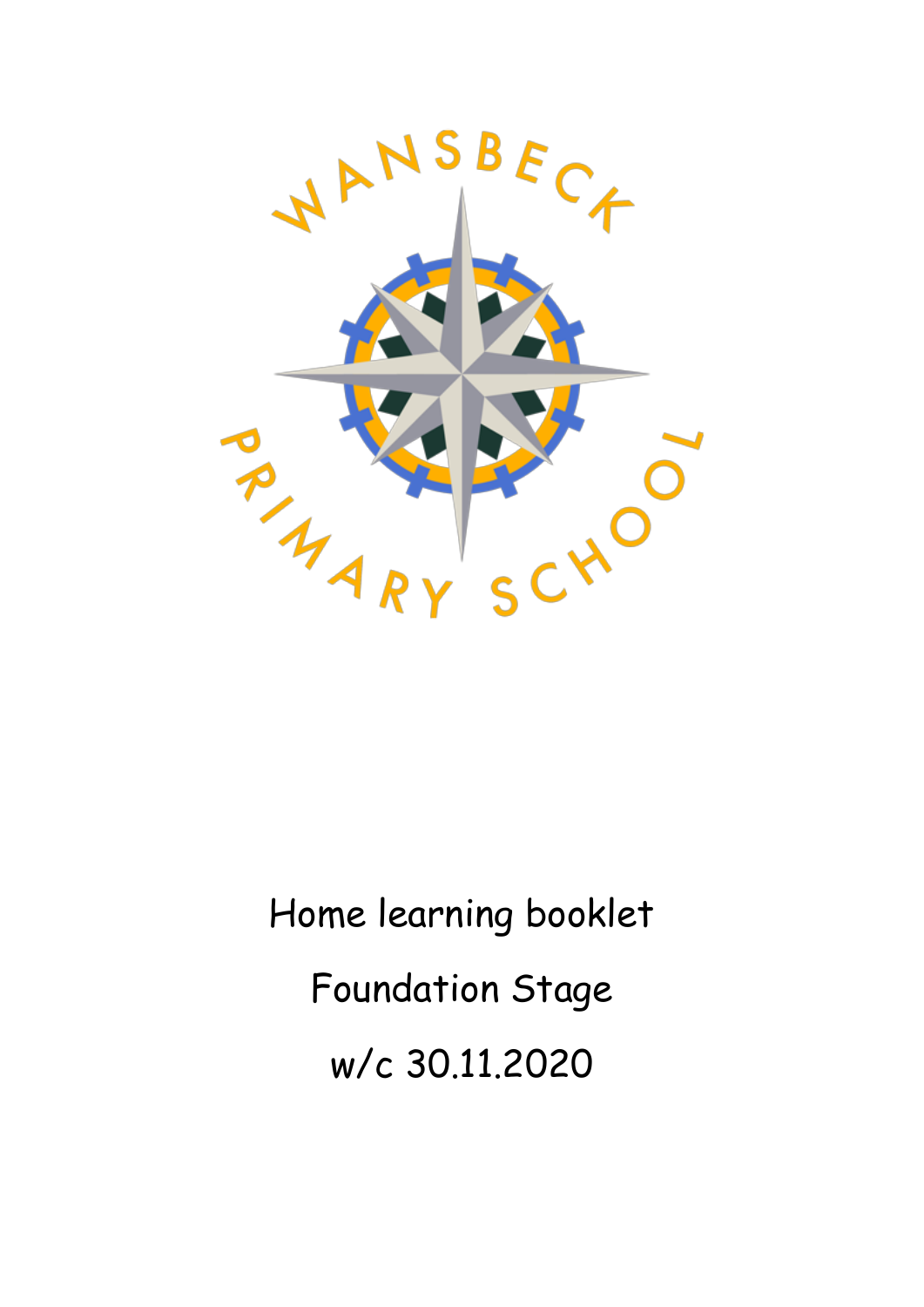## Day 1 - Phonics



Can you name any letters of the alphabet?

Can you think of any other animals or objects that begin with each letter?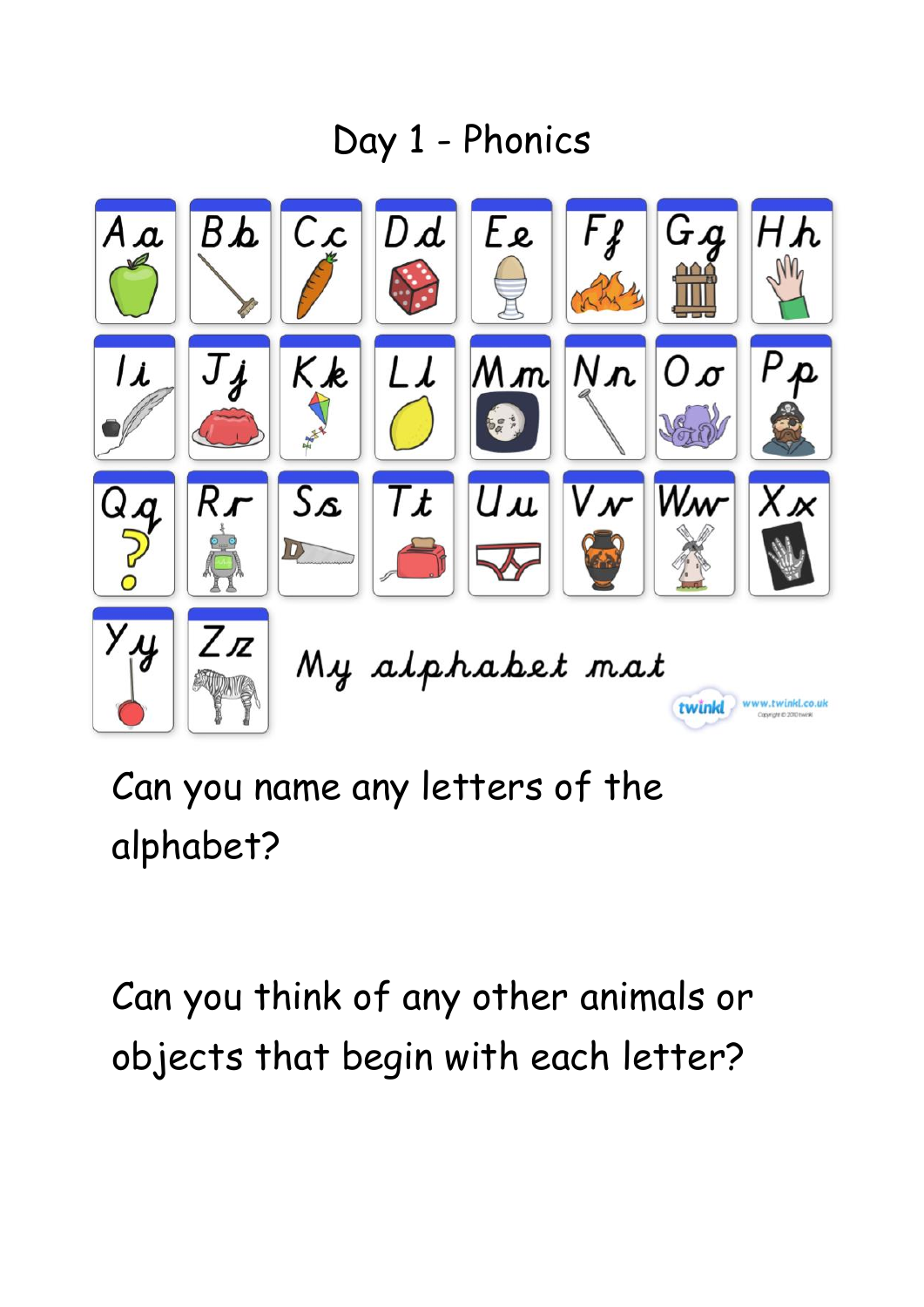#### Day 1 - Literacy

**Look at the picture below, can you explain what part of the story it is? Can you write a caption underneath??**

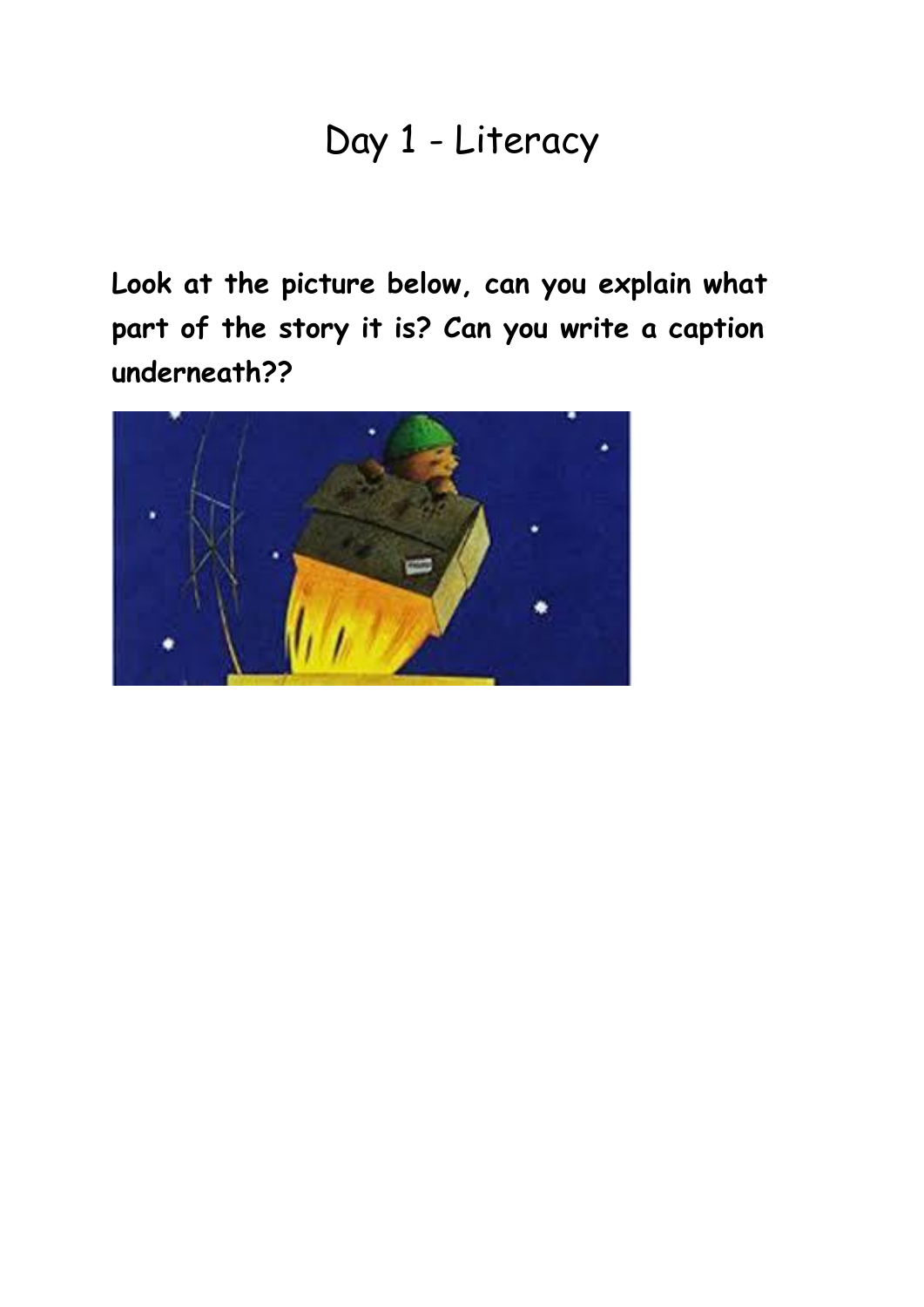## Day 1 - Maths

# Can you say which aeroplane is the longest and which is the shortest?



# Can you find some long objects and some short objects on your own?

Take a picture and upload onto tapestry.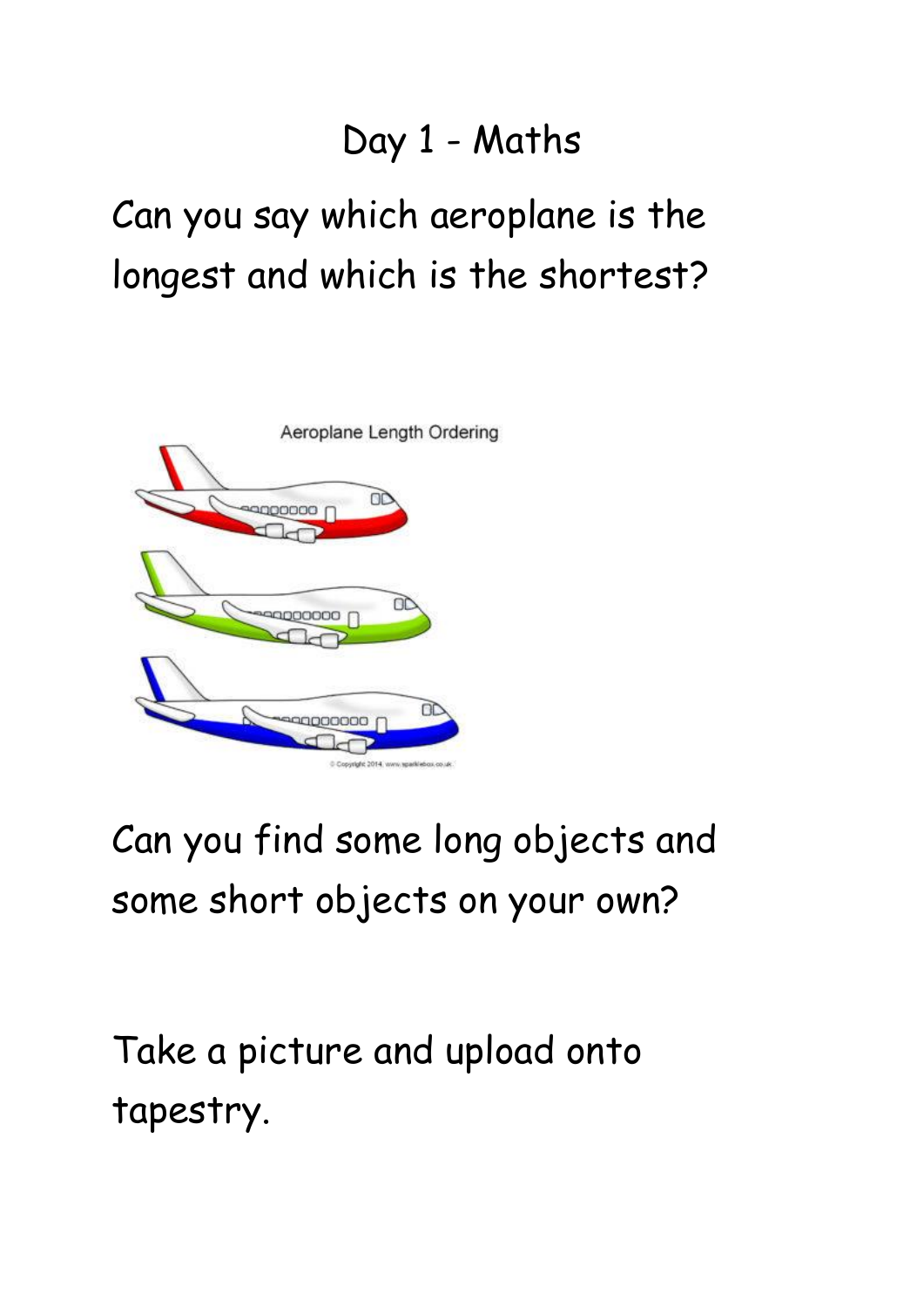## Day 2 - Phonics

# Can you act out some sounds at home? Such as a Train = choo-choo Bouncing a ball = boing-boing



alamy stock photo

What other things can you find at home that makes a sound?

twinkl.com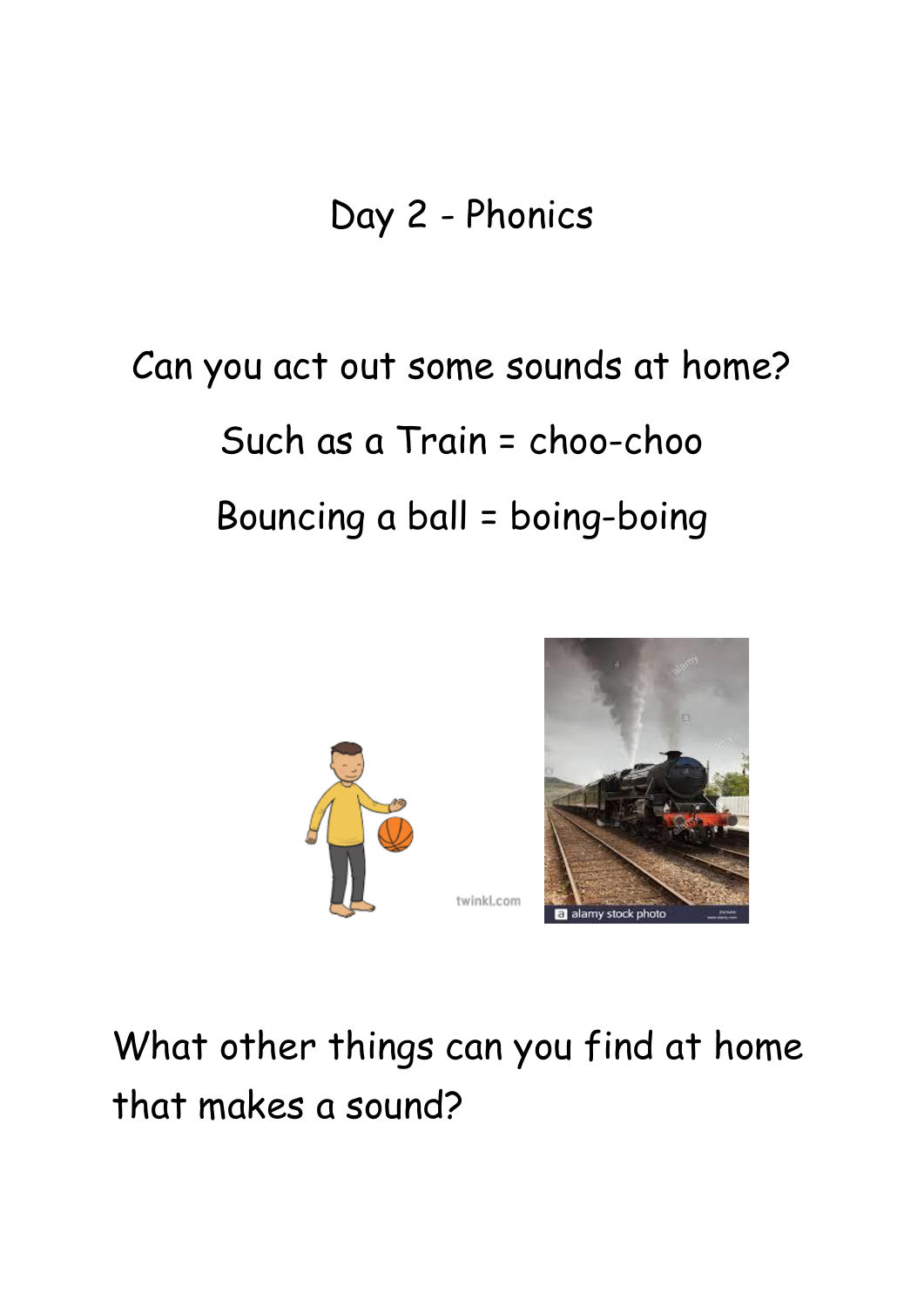### Day 2 - Literacy

Listen to our story again, using the link below. Can you act out a part of the story? You could have a picnic, fly to the moon in your rocket. Don't forget your wellies and space helmet! Ask your adult to video you and upload to tapestry!

https://www.youtube.com/whatevernext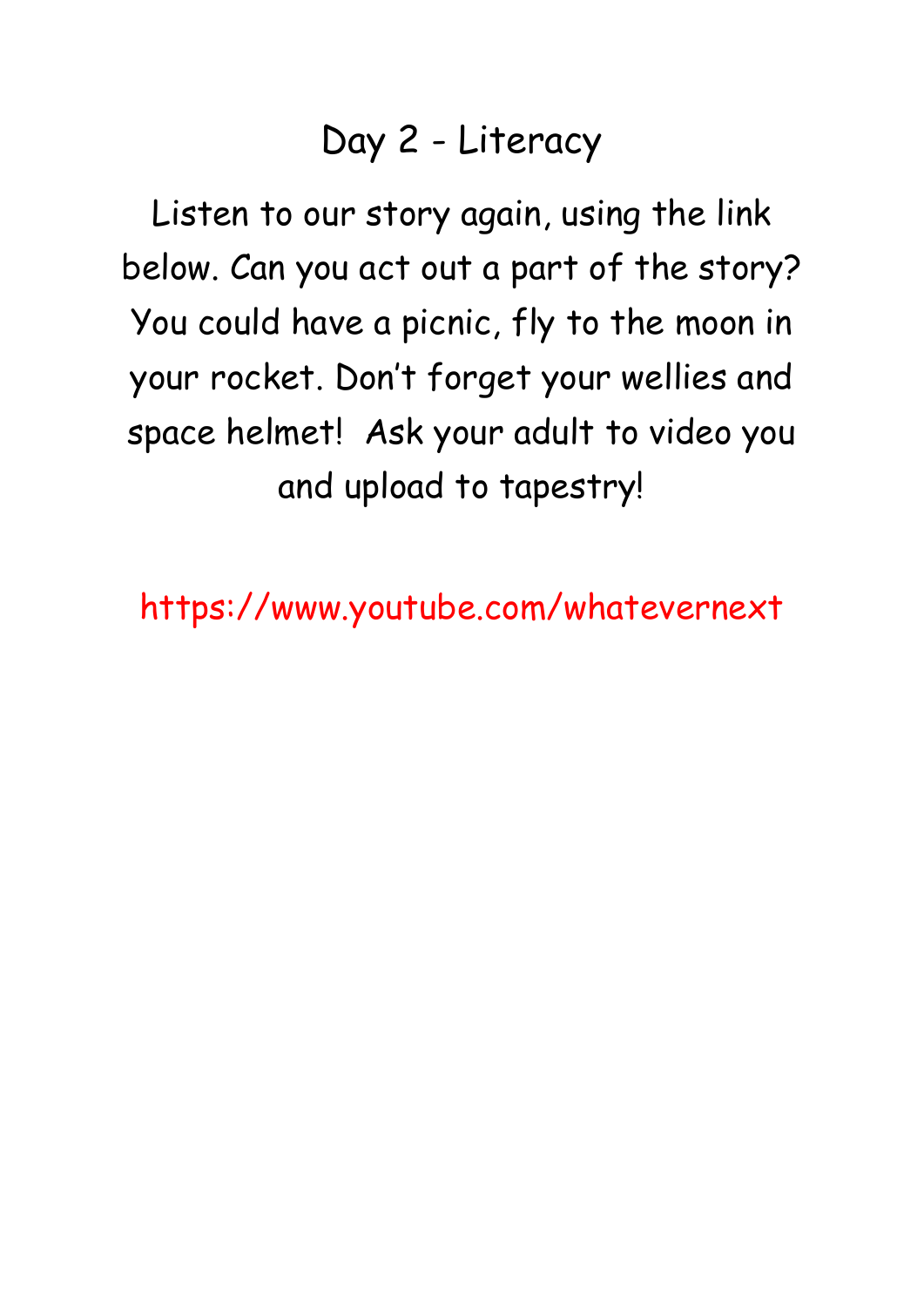#### Day 2 - Maths

Sing 1,2,3,4,5 once I caught a fish alive with your adult. Remember to count with your fingers slowly and carefully!

#### Can you circle 3 stars?



Adult – select a number of big and small objects, such as a big and small spoon, a big and small car, etc. Ask your child to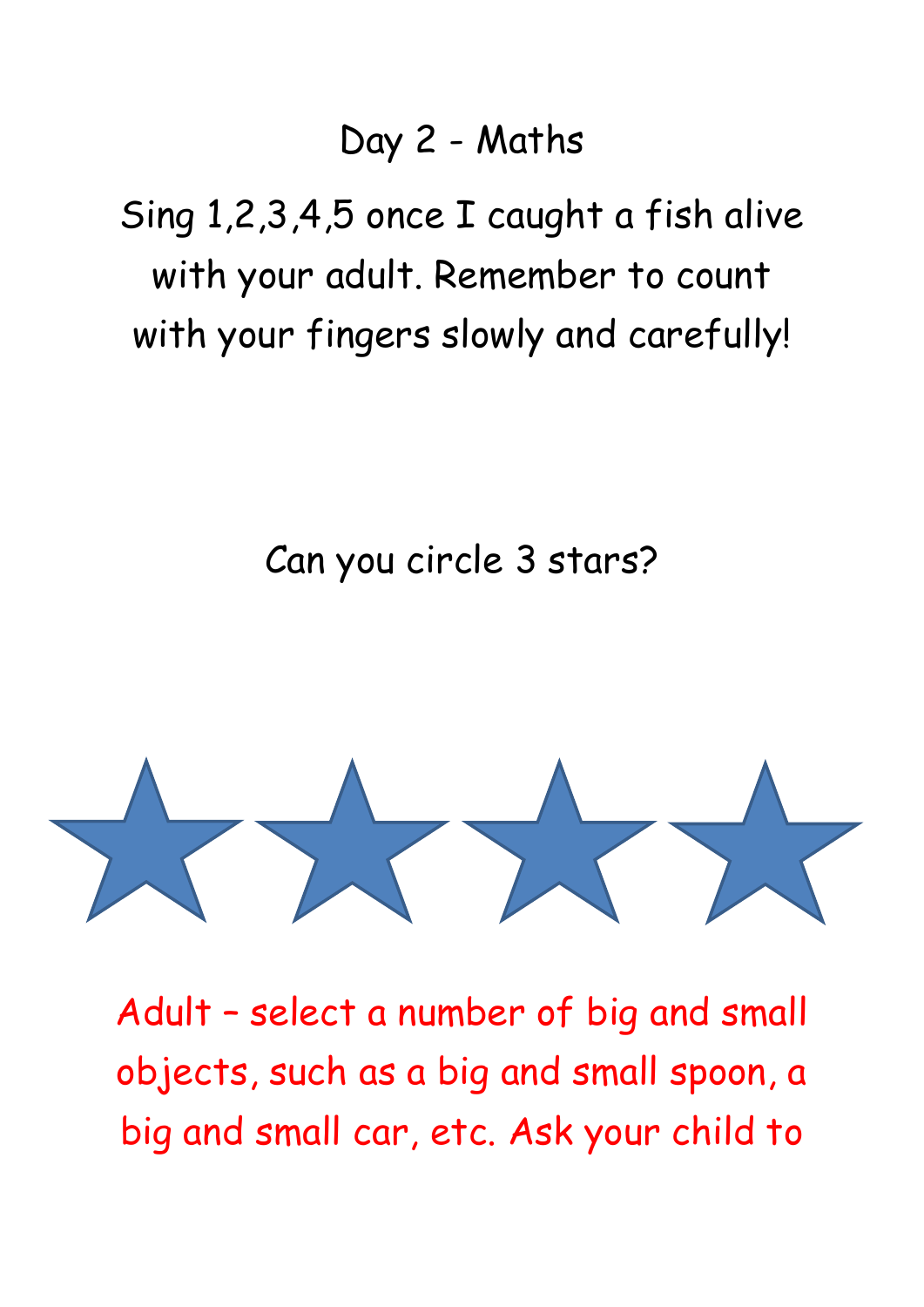# select a big object and then a small object.

# Can you put the items together and tell your adult which one is big and which one is small?

Let us know how you did on tapestry!

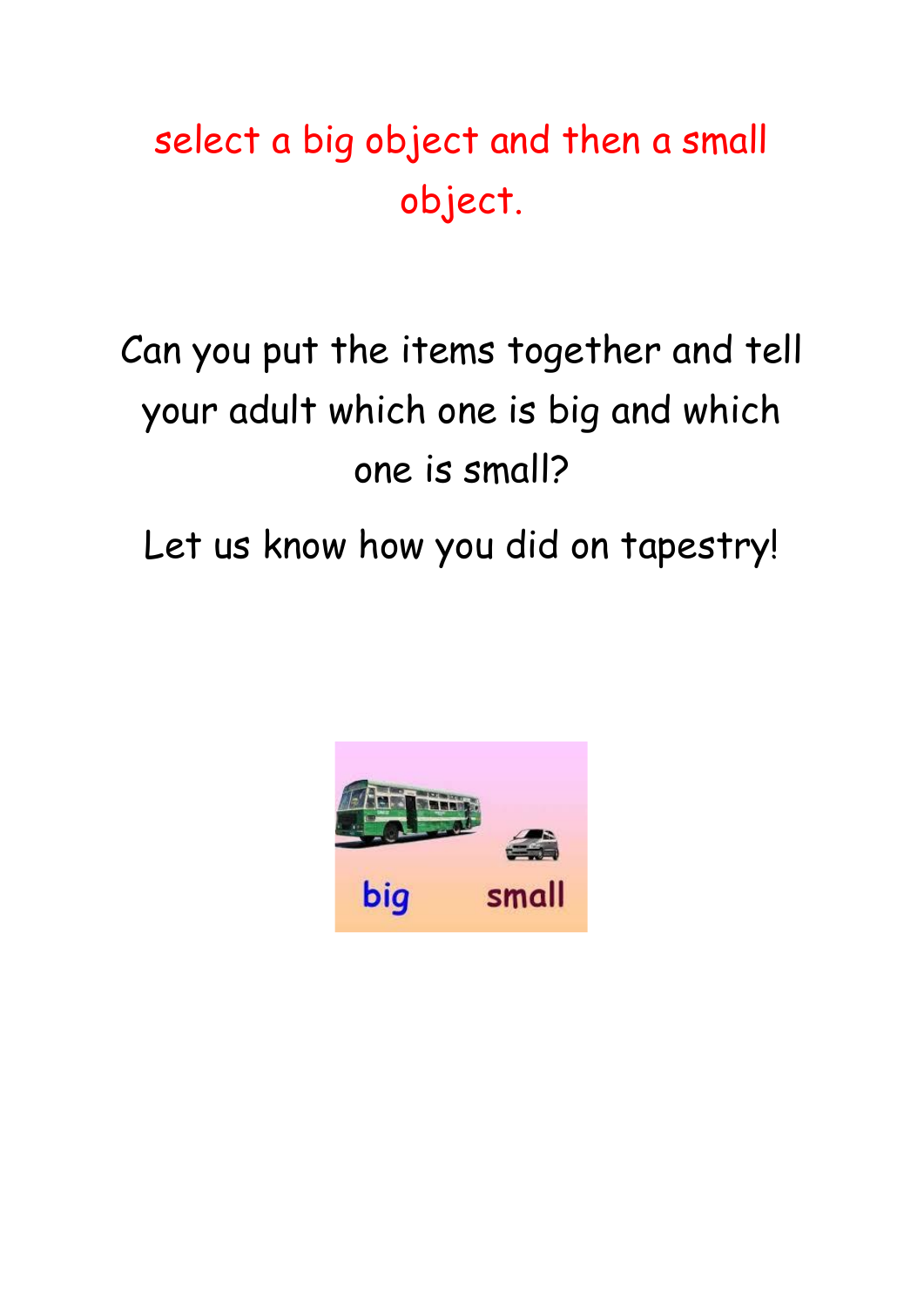### Day 3- Phonics

Can you look at the pictures below and say what you see and what sounds you think they represent?







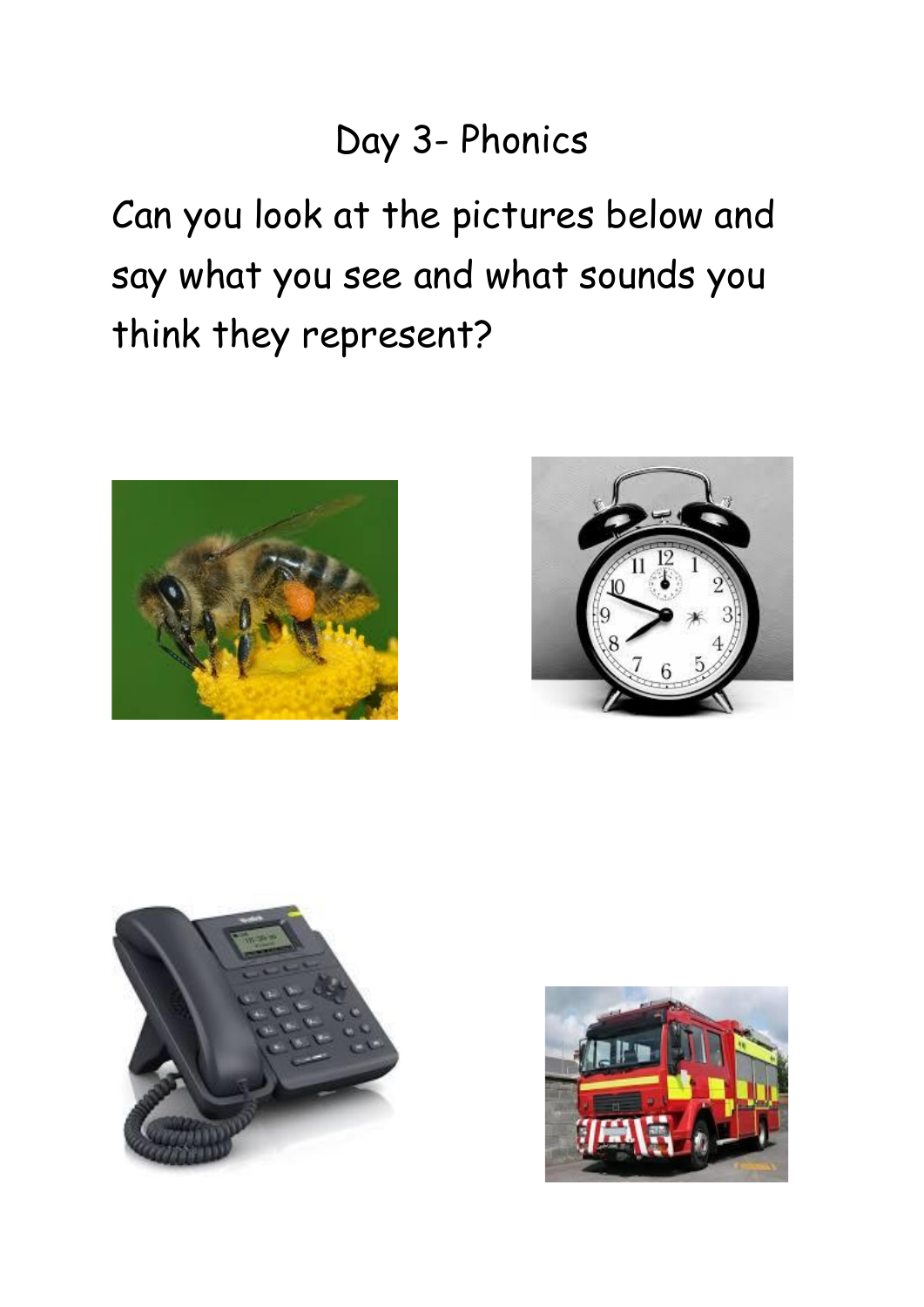#### Day 3- Literacy

Look at the pictures below. Can you retell the story in your own words to a grown up?



#### Day 3- Maths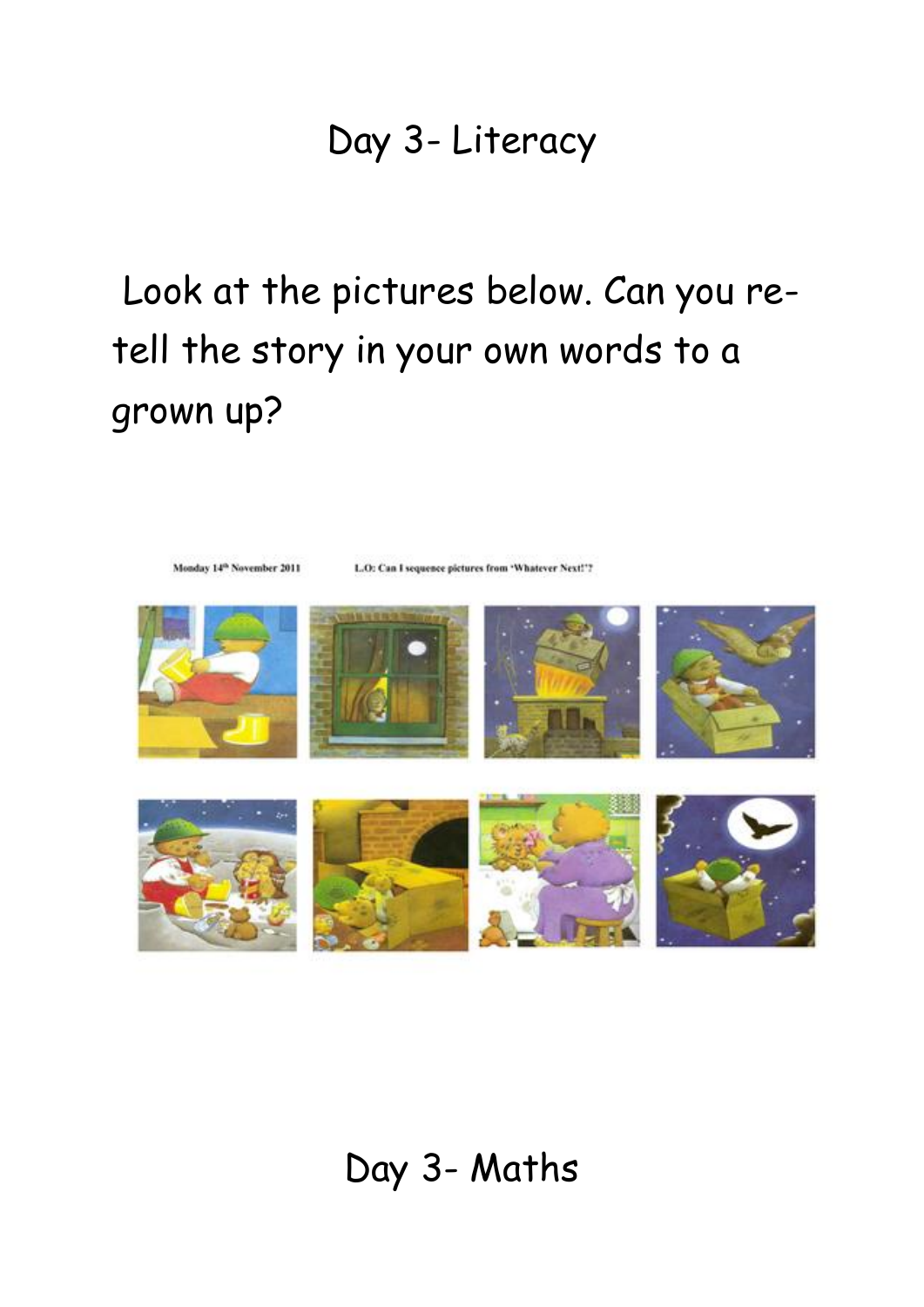Have a go at writing the number 3!



# 3 3 3 3 3 3

Now have a go on your own!

Day 4 - Phonics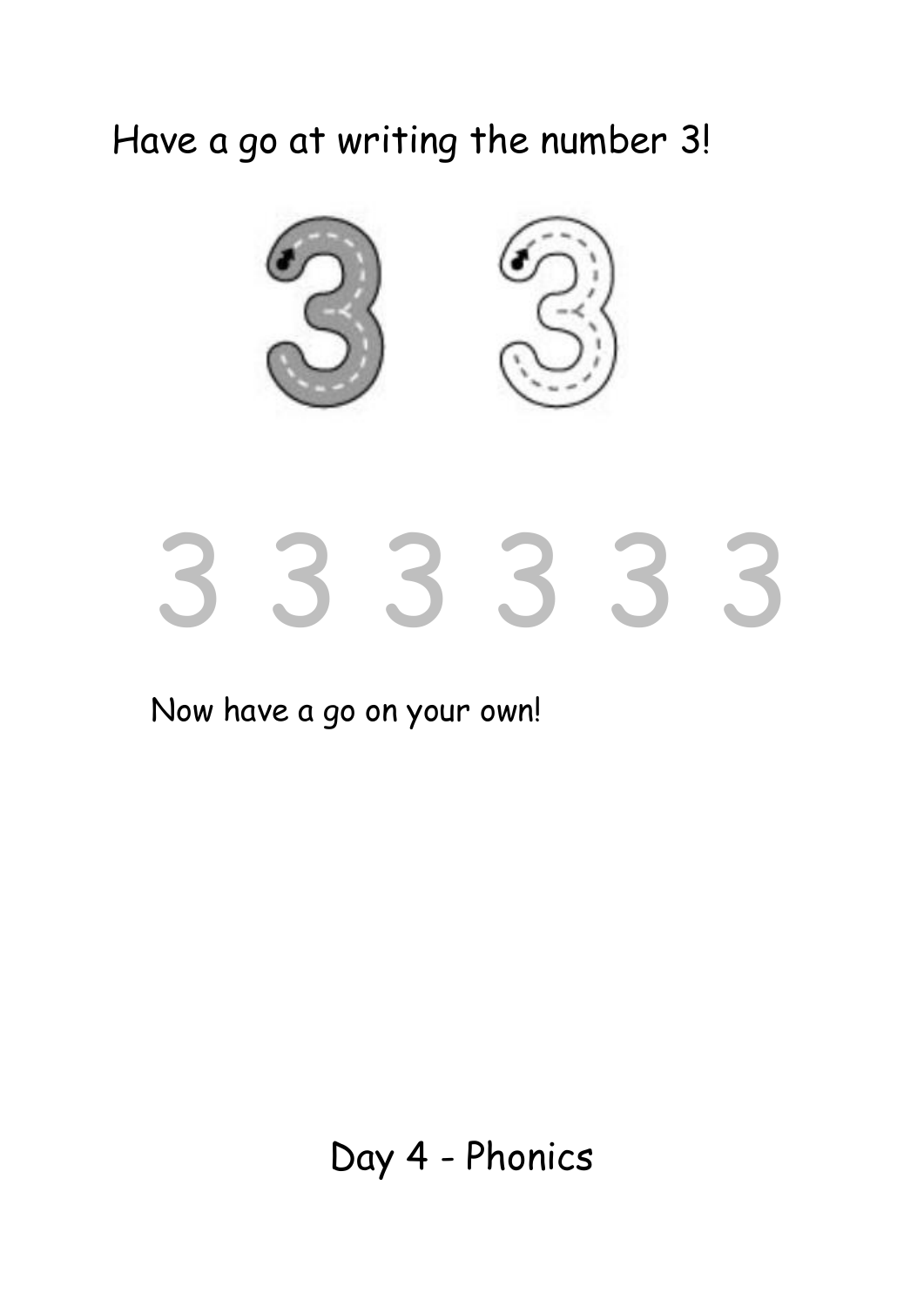Can you put a circle around the pictures that begin with the n sound?









Have a go at writing 'n':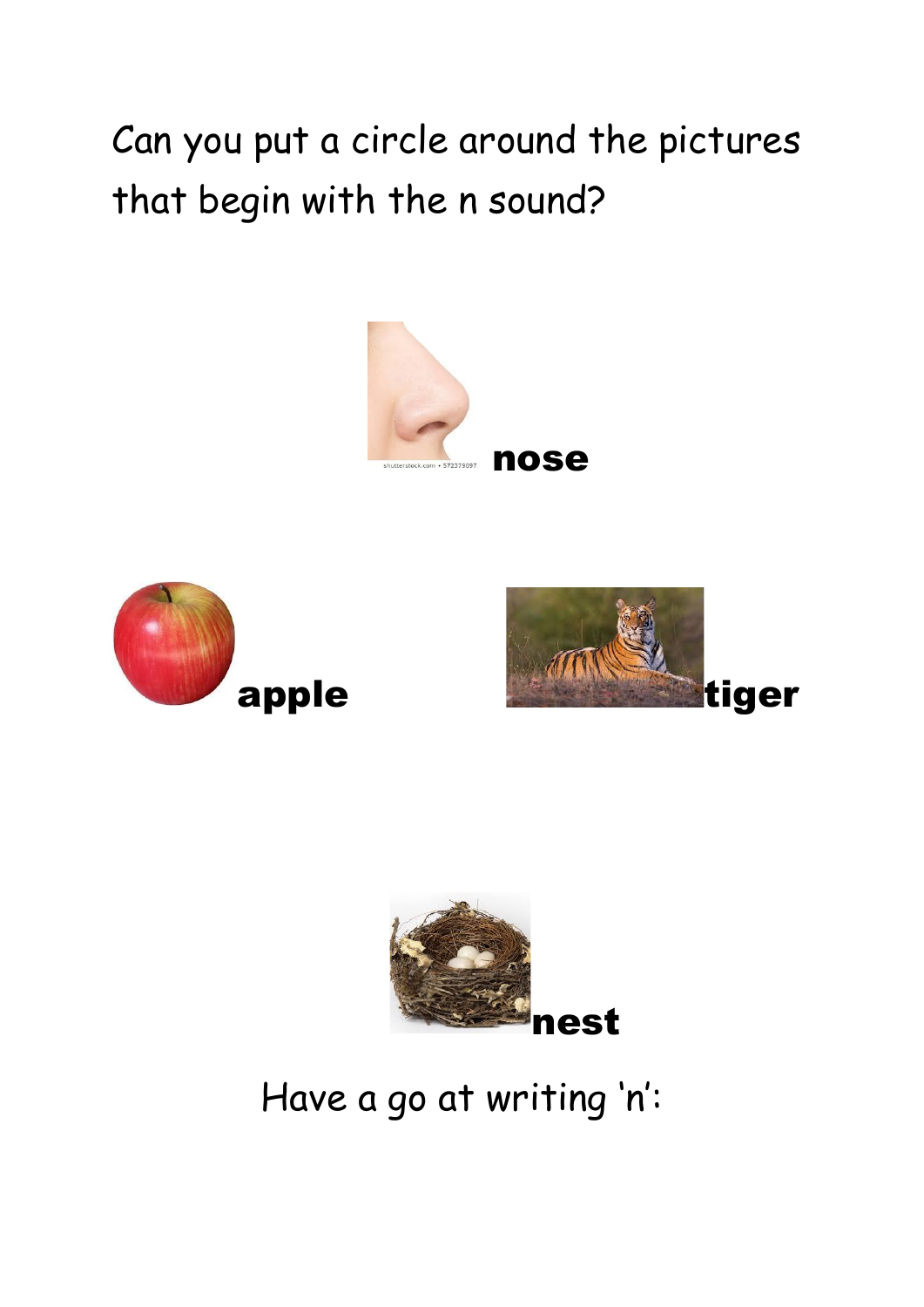

Down nobby up and over his net!

# Day 4 - Literacy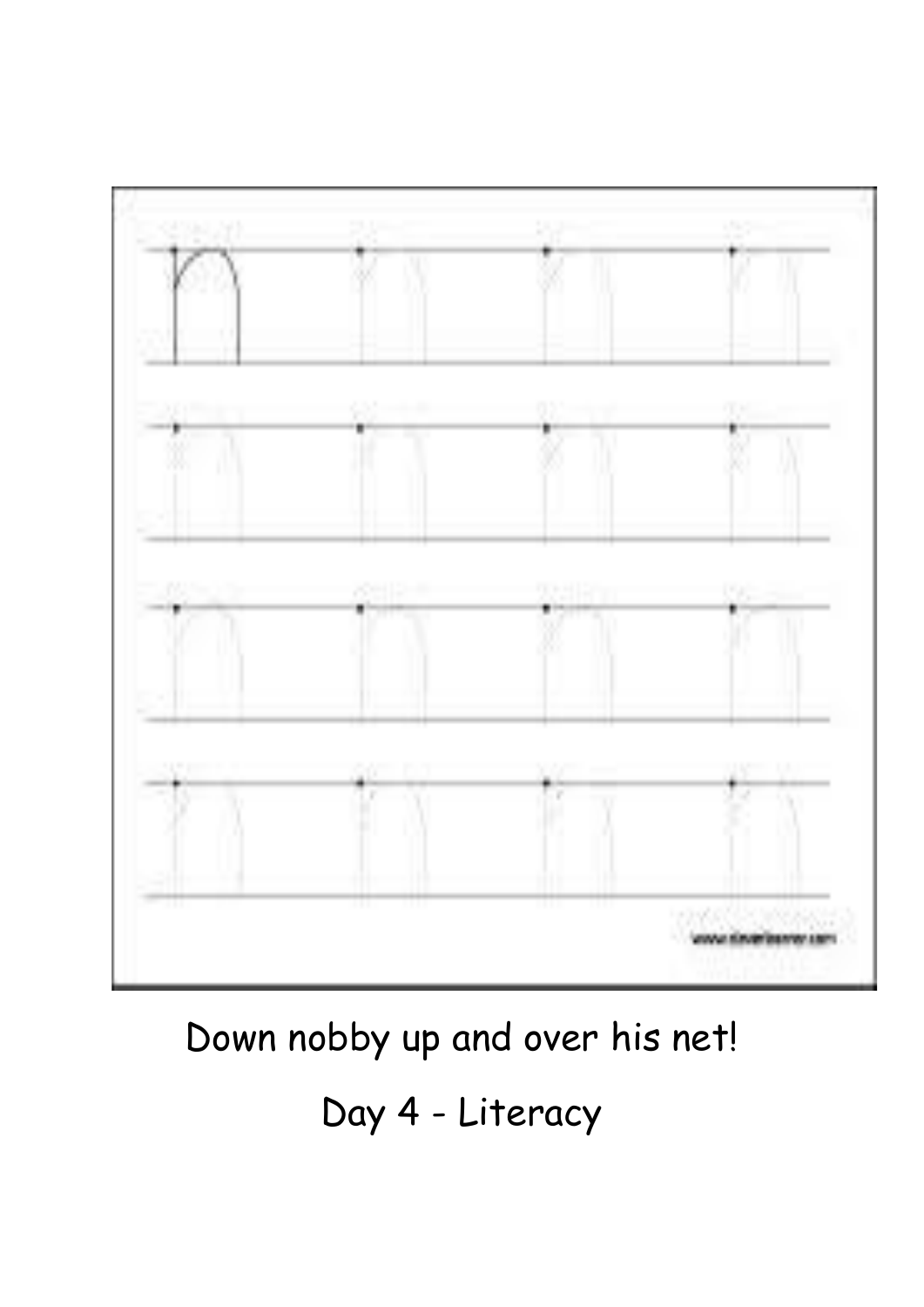Can you draw a picture of your favourite part of the story?

Day 4 - Maths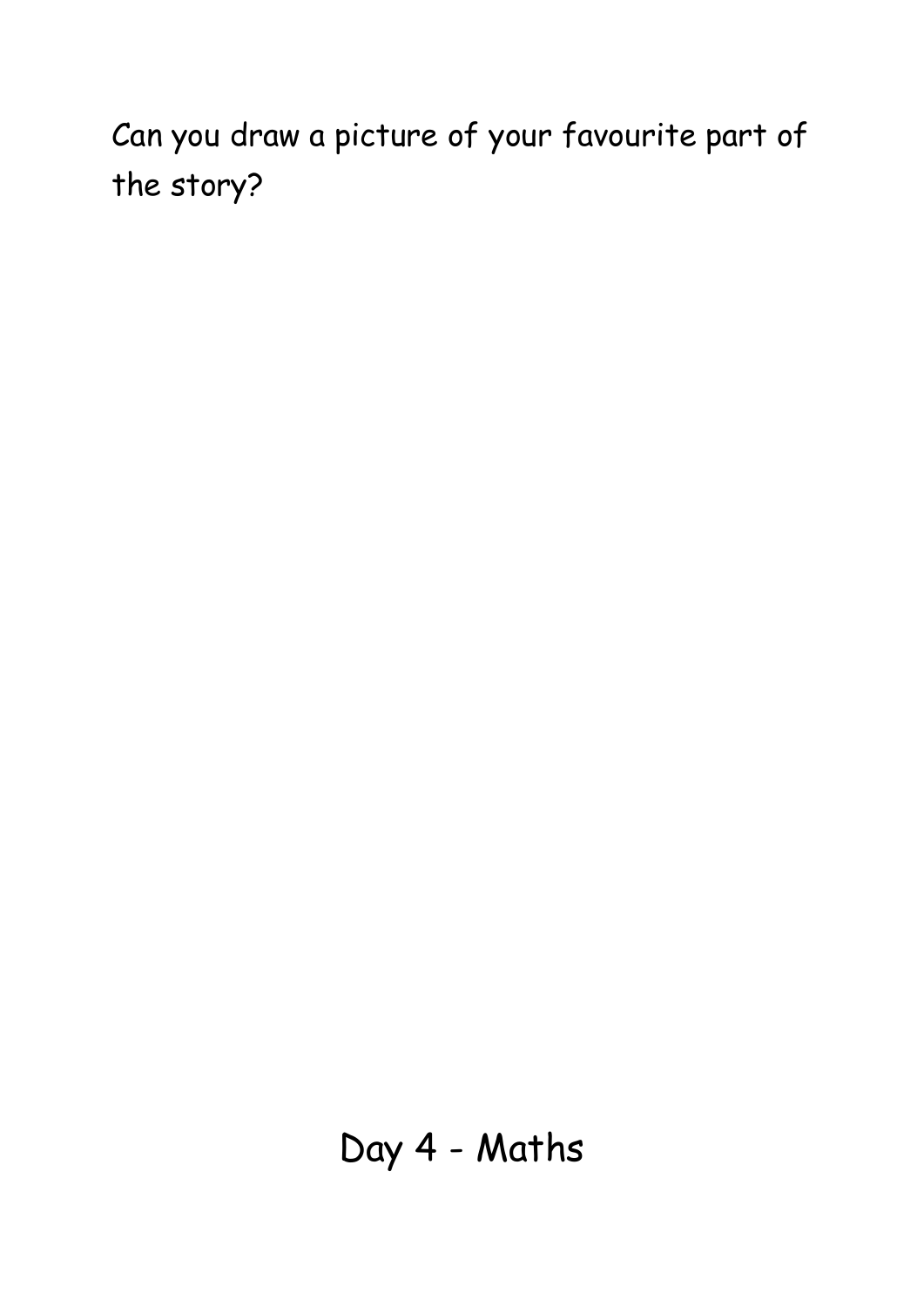# Can you draw a line longer than the one below?



Can you draw a line shorter than the one below?

Can you find anything at home that you can make a long and short line with?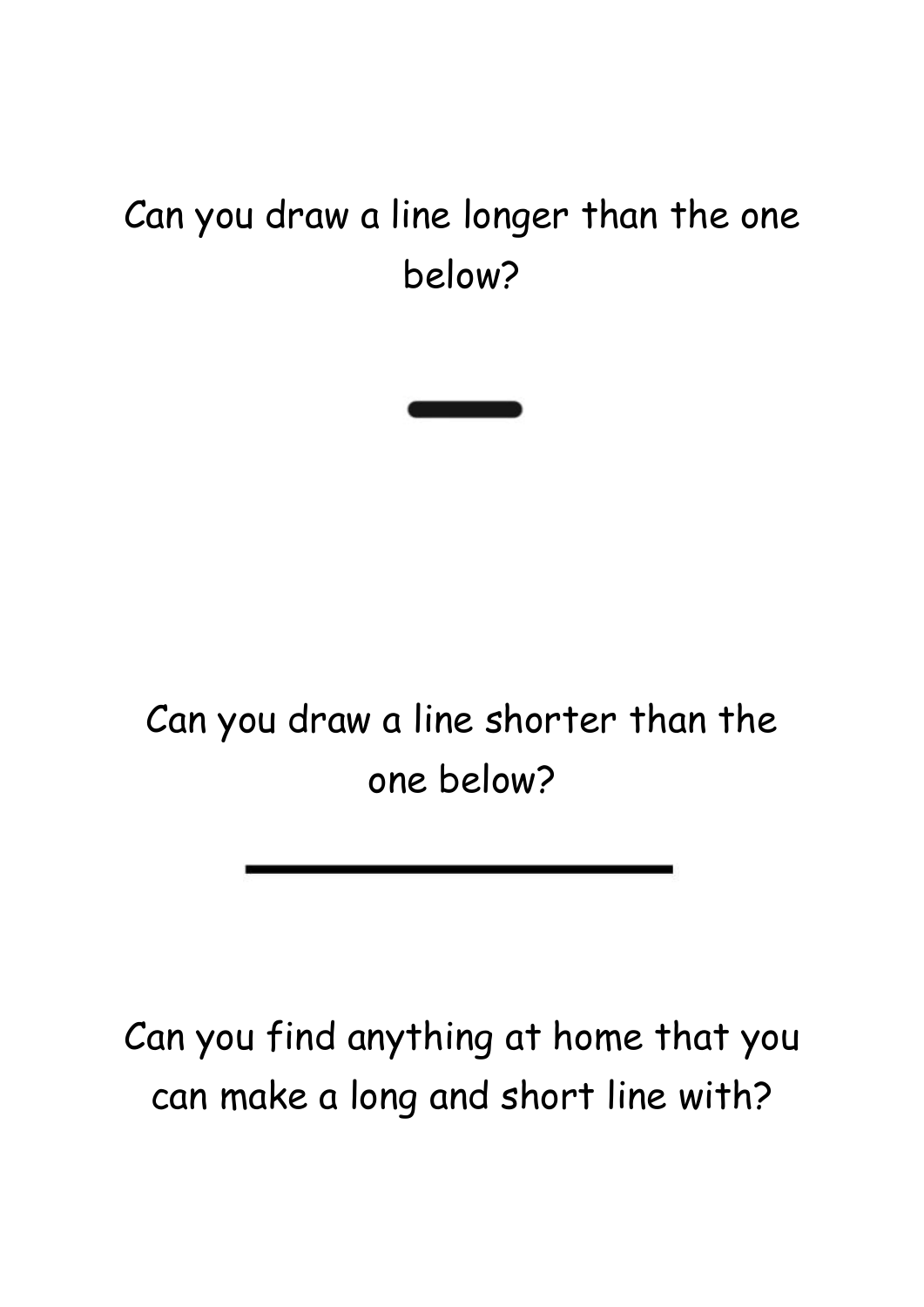



## Take photos and add them to tapestry!

### Day 5- Phonics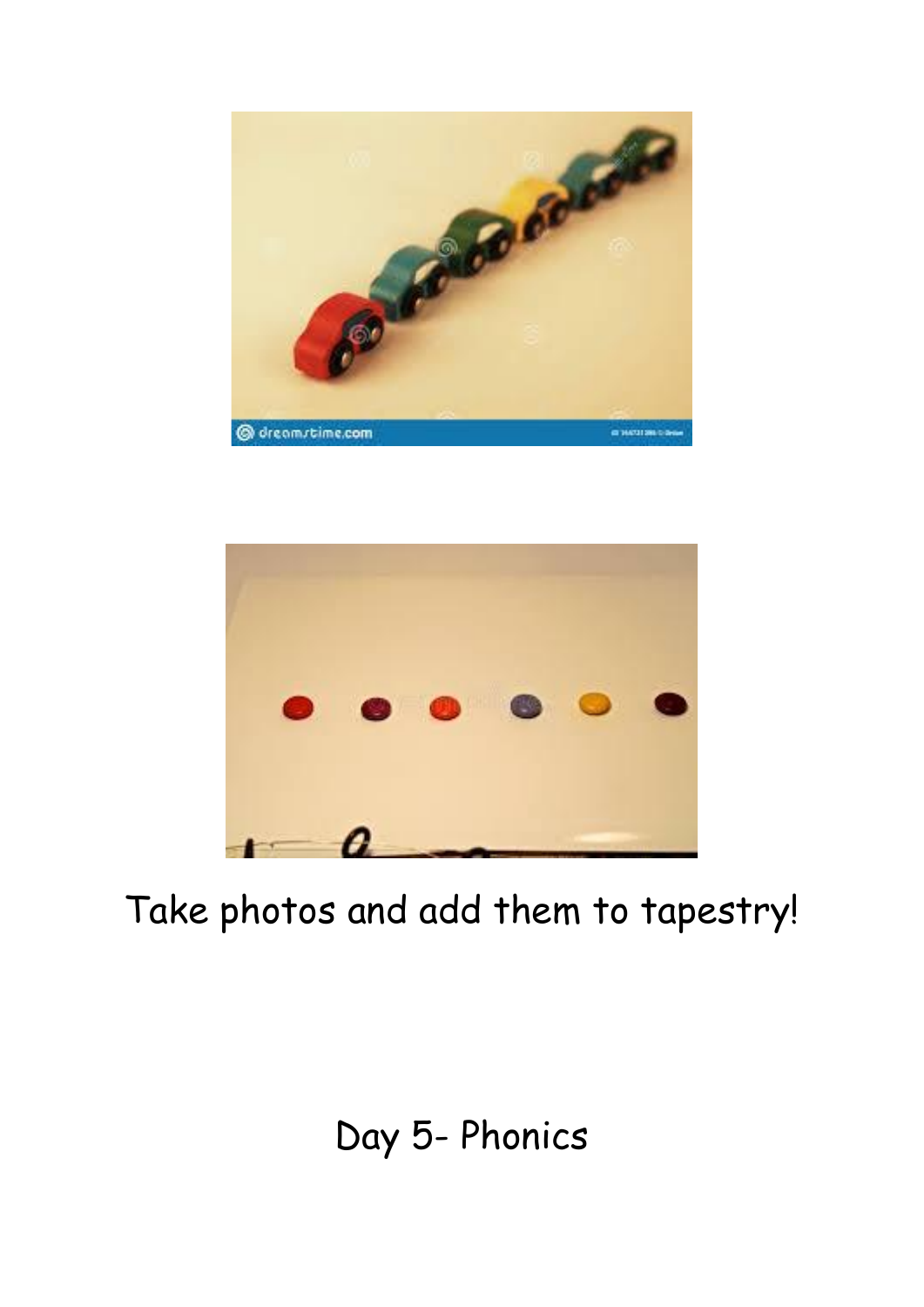## Circle the initial sound for each picture.







s a t



s a t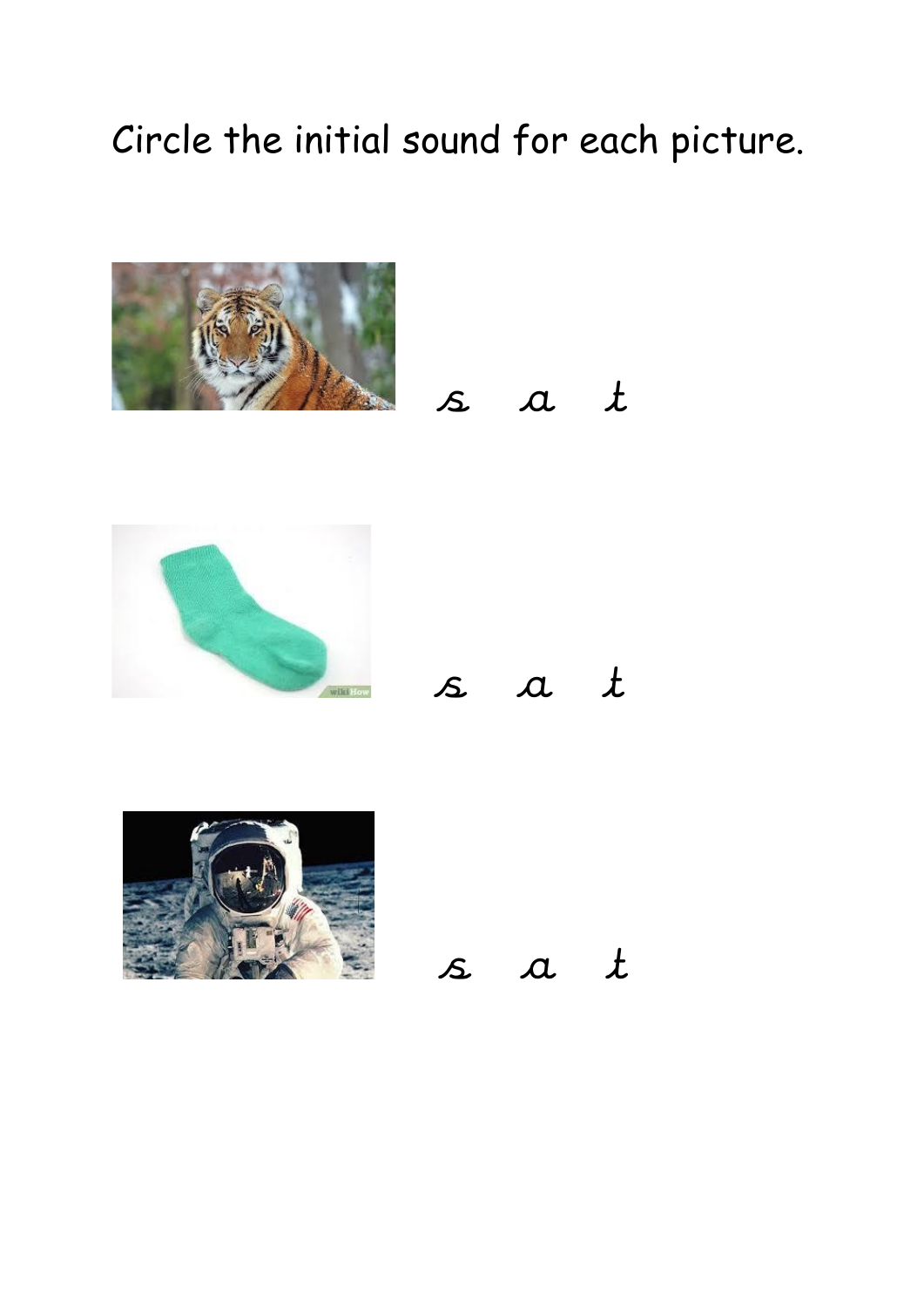## Day 5- Literacy

Can you write a sentence for each of the pictures below? Or tell your adult a sentence and ask them to scribe it for you!

Nome:

Data:

WALT retell a story. Success Criteria: To write sentences to match a picture. Extension: To include a casual connective (as, because)